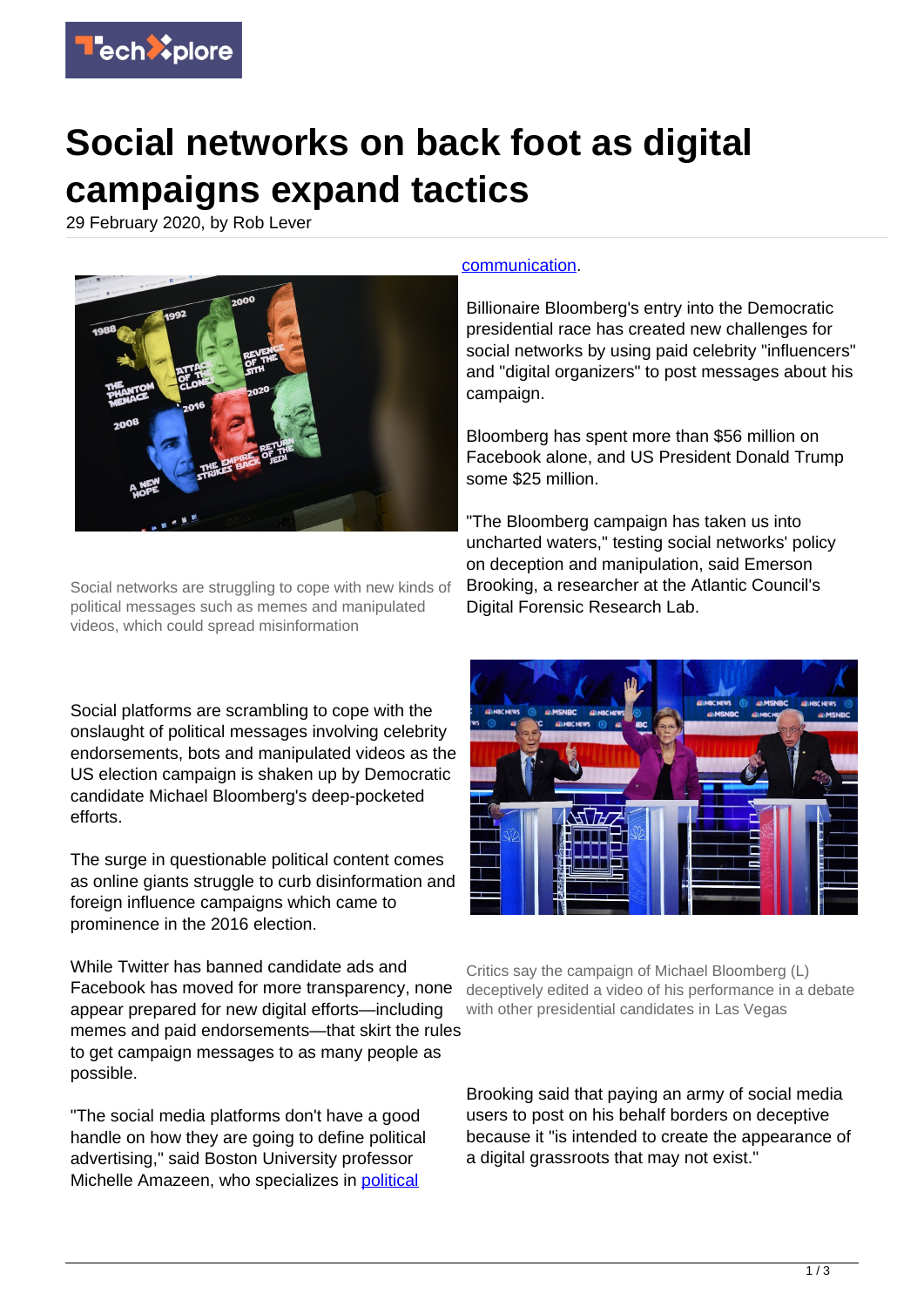

Twitter and Facebook have said they allow some of you cut off ads it moves to a different area, like these messages but that they should be labeled as 'organic' advertisers." "paid partnerships" or "branded content" while noting that election disclosure rules remain vague on these activities.

## **Regulating 'on the fly'**

Lindsay Gorman, a researcher at the Alliance for Securing Democracy, a security advocacy group, said social platforms are reacting "on the fly" to the rapidly changing strategies.

"We are seeing multiple examples of manipulated media and content, and it is difficult for the platforms to respond to these new tools, so they are making policy in real time."

Most social media restrictions focus on paid advertising but steer clear of "organic" messages from candidates themselves and their supporters.

"Bloomberg exposed a vulnerability in the platforms," said Republican digital strategist Eric Wilson.



Even as they seek to curb political misinformation, social networks have been caught unprepared in dealing with new digital campaign strategies and the spending spree from Democratic candidate Michael Bloomberg

"It's like squeezing a toothpaste tube," Wilson said. "Campaigns want to get their message out and if

Bloomberg drew attention recently for one video from a debate in Nevada that was edited to show his Democratic rivals apparently dumbfounded, with added sound effects from crickets.

Some critics argued the ad should be banned—and Twitter said it would be labeled as "manipulative" under forthcoming rules, even though it was not a "deepfake" altered by artificial intelligence.

Wilson said the ad used widely accepted campaign techniques and would be permissible on television: "I think if you mash up video clips and add crickets it's not disinformation."

## **Managing memes**

Another thorny issue for [social platforms](https://techxplore.com/tags/social+platforms/) is dealing with memes which can be powerful messages but also may test the limits of misinformation.

Candidates like Bloomberg as well as his Democratic rival Bernie Sanders, the current frontrunner, are seeking to learn from Trump's effective use of memes in the 2016 campaign, said Heather Woods, a Kansas State University professor and co-author of "Make America Meme Again: The Rhetoric of the Alt-Right."